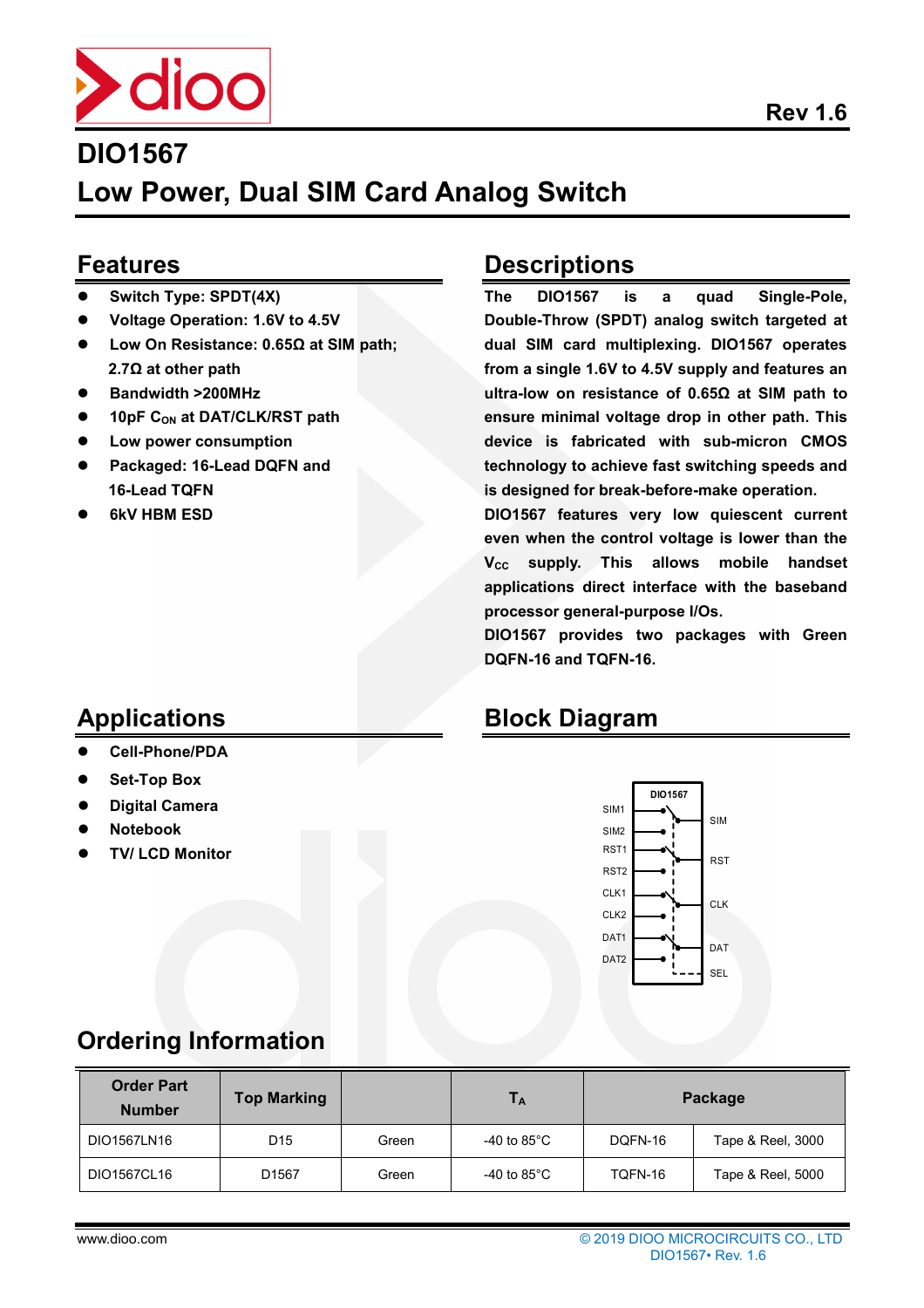

## **Pin Assignment**

RST1 GND

CLK2

CLK







**Figure 1 Top View** 

## **Pin Descriptions**

| <b>Pin Name</b>    | <b>Description</b> |  |  |
|--------------------|--------------------|--|--|
| DATn, RSTn, CLKn   | Data Input         |  |  |
| SIMn               | SIM Input          |  |  |
| SIM, DAT, CLK, RST | <b>Common Port</b> |  |  |
| <b>SEL</b>         | Select             |  |  |
| $V_{CC}$ / GND     | Power              |  |  |

### **Truth Table**

| <b>SEL</b> | <b>Function</b>                        |
|------------|----------------------------------------|
|            | SIM=SIM1, DAT=DAT1, RST=RST1, CLK=CLK1 |
|            | SIM=SIM2, DAT=DAT2, RST=RST2, CLK=CLK2 |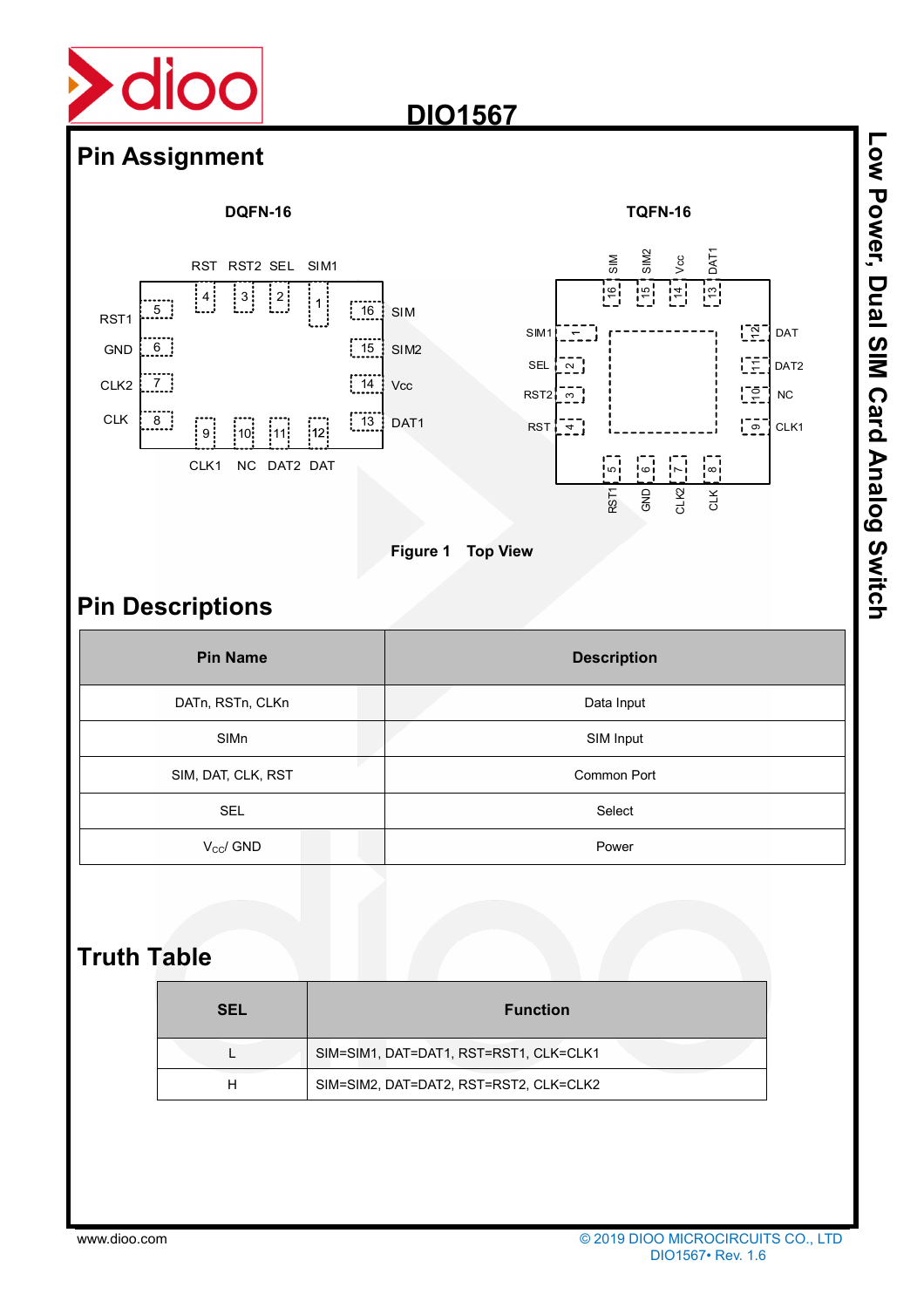

## **Absolute Maximum Ratings**

Stresses beyond those listed under "Absolute Maximum Rating" may cause permanent damage to the device. These are stress ratings only and functional operation of the device at these or any other condition beyond those indicated in the operational sections of the specifications is not implied. Exposure to absolute maximum rating conditions for extended periods may affect device reliability

| <b>Symbol</b>     | <b>Parameter</b>                                                   | Min.   | Max.                 | <b>Unit</b> |
|-------------------|--------------------------------------------------------------------|--------|----------------------|-------------|
| $V_{\rm CC}$      | <b>Supply Voltage</b>                                              | $-0.5$ | 5.25                 | $\vee$      |
| $V_{\rm S}$       | Switch Voltage                                                     | $-0.5$ | $V_{\text{CC}}$ +0.3 | $\vee$      |
| $V_{IN}$          | DC input I/O Voltage                                               | $-0.5$ | $V_{\rm CC}$         | V           |
| Ιĸ                | DC input Diode current                                             | -50    |                      | mA          |
| $I_{\text{OUT}}$  | DC output current (DAT, CLK, RST, SIM)                             |        | 400                  | mA          |
| I <sub>Peak</sub> | Peak current(pulsed at 1ms, 10% duty cycle)                        |        | 500                  | mA          |
| $P_D$             | Continuous Power Dissipation(TA=85°C)<br>$(15.6$ mW/°C above 85°C) |        | 1.25                 | W           |
| T <sub>STG</sub>  | Storage Temperature Range                                          | $-65$  | 150                  | $^{\circ}C$ |
| $T_J$             | Junction Temperature                                               |        | 150                  | $^{\circ}C$ |
|                   | Lead Temperature(soldering 10s)                                    |        | 260                  | $^{\circ}C$ |
| <b>ESD</b>        | HBM, JEDEC: JESD22-A114                                            |        | 6                    | kV          |

## **Recommend Operating Conditions**

The Recommended Operating Conditions table defines the conditions for actual device operation. Recommended Operating conditions are specified to ensure optimal performance to the datasheet specifications. DIOO does not Recommend exceeding them or designing to Absolute Maximum Ratings.

| <b>Symbol</b>    | <b>Parameter</b>                  | Min.  | Max.         | <b>Unit</b> |
|------------------|-----------------------------------|-------|--------------|-------------|
| $V_{\rm CC}$     | Supply voltage                    | 1.6   | 4.5          | V           |
| $V_{\text{IN}}$  | Control input voltage (1S,2S)     | 0     | $V_{\rm CC}$ | V           |
| $V_{\rm S}$      | Switch I/O voltage                | 0     | $V_{\rm CC}$ | $\vee$      |
| $I_{\text{OUT}}$ | DC output current (DAT, CLK, RST) |       | 50           | mA          |
| Isim             | DC output current (SIM)           |       | 150          | mA          |
| $T_A$            | <b>Operating Temperature</b>      | $-40$ | 85           | °C          |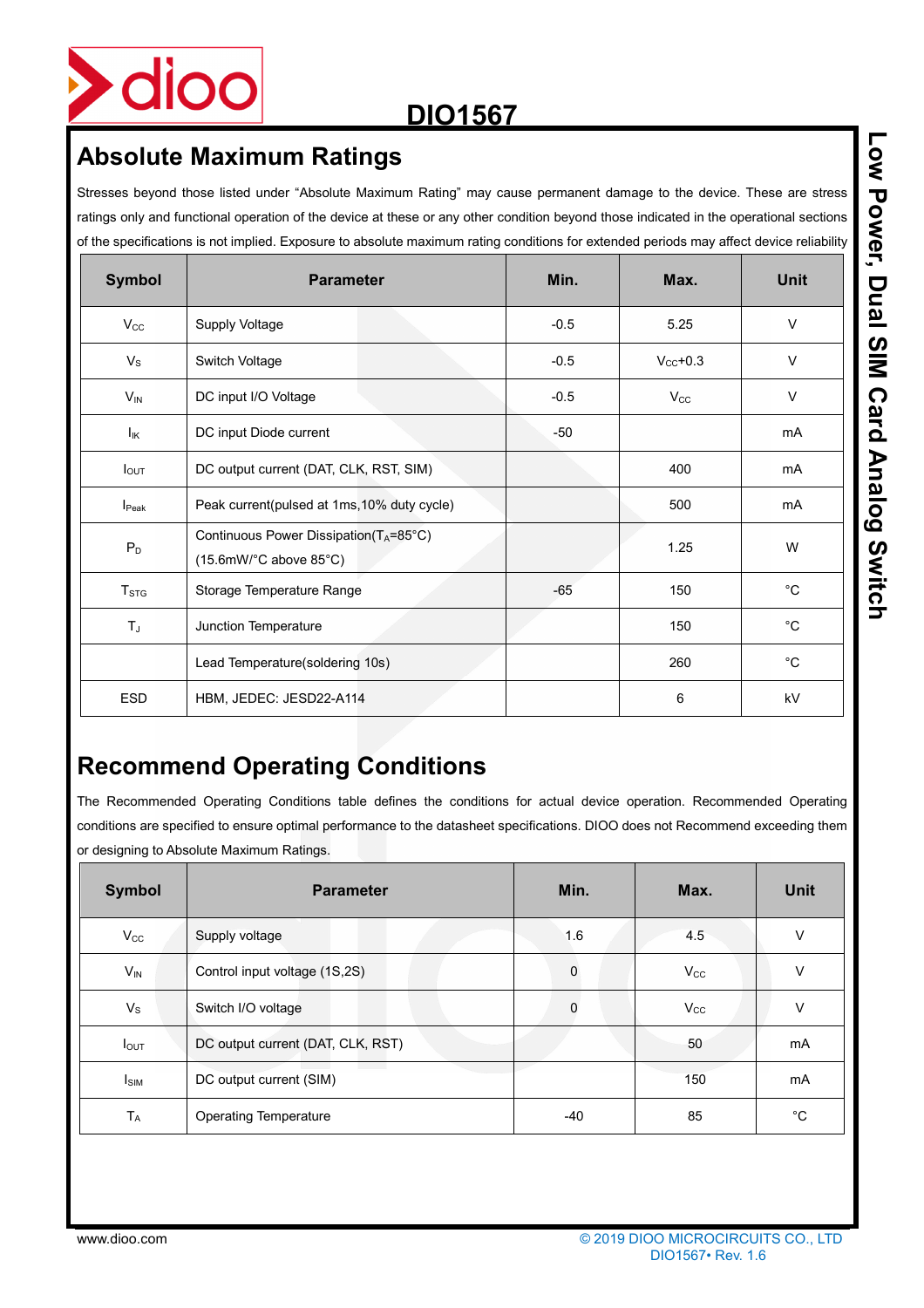

## **DC Electrical Characteristics**

All typical value is at 25°C unless otherwise specified.

| <b>Symbol</b>                  | <b>Parameter</b>                                          | <b>Conditions</b>                                                 | <b>Vcc</b><br>(V) | Temp.                 | Min.  | Typ.           | Max.         | <b>Unit</b> |
|--------------------------------|-----------------------------------------------------------|-------------------------------------------------------------------|-------------------|-----------------------|-------|----------------|--------------|-------------|
|                                |                                                           |                                                                   | 4.5               |                       | 1.7   |                |              |             |
| V <sub>IH</sub>                | Input voltage high                                        |                                                                   | 2.7               | -40 to $85^{\circ}$ C | 1.3   |                |              | $\vee$      |
| $V_{IL}$                       |                                                           |                                                                   | 4.5               |                       |       |                | 0.6          | $\vee$      |
|                                | Input voltage low                                         |                                                                   | 2.7               | -40 to $85^{\circ}$ C |       |                | 0.4          |             |
| $I_{IN}$                       | Control input leakage                                     | $V_{SW}=0$ to $V_{CC}$                                            | 4.5               | $25^{\circ}$ C        | $-1$  |                | $\mathbf{1}$ | nA          |
| $I_{NC(OFF)}$<br>$I_{NO(OFF)}$ | Off Leakage Current                                       | RSTn, DATn, CLKn,<br>SIMn=0.3 or 3.6V                             | 4.5               | $25^{\circ}$ C        | $-80$ |                | 80           | nA          |
| $I_{NC(ON)}$<br>$I_{NO(ON)}$   | ON Leakage Current                                        | RSTn, DATn, CLKn,<br>SIMn=0.3 or 3.6V                             | 4.5               | $25^{\circ}$ C        | $-80$ |                | 80           | nA          |
| $I_{\rm CC}$                   | Quiescent supply<br>current                               | $V_{IN} = 0V$ to $V_{CC}$ .<br>$I_{\text{OUT}} = 0V$              | 4.5               | $25^{\circ}$ C        |       | 5              | 500          | nA          |
| ROND                           | RST, DAT, CLK,<br>Resistance                              | $IOUT=-20mA$ , $VSW=2.3V$                                         | 2.7               | -40 to $85^{\circ}$ C |       | 2.7            |              | Ω           |
| R <sub>ONS</sub>               | <b>SIM Resistance</b>                                     | $I_{OUT}$ =-100mA, $V_{SW}$ =2.3V                                 | 2.7               | -40 to $85^{\circ}$ C |       | 0.65           |              | Ω           |
| $\Delta R_{ON}$                | Delta On Resistance                                       | $V_{SW}=0V$ , $I_{ON}=20mA$                                       | 2.7               | -40 to $85^{\circ}$ C |       | 0.2            |              | Ω           |
| $R_{\text{FLAT(ON)}}$          | On Resistance<br><b>Flatness</b>                          | $I_{\text{OUT}} = 100 \text{mA}$<br>$nB_0$ , $nB_1=0$ to $V_{CC}$ | 2.7               | -40 to $85^{\circ}$ C |       |                | 0.8          | Ω           |
|                                | Increase in I <sub>cc</sub><br><b>Current Per Control</b> | $V_{IN} = 1.8V$                                                   | 4.5               | $25^{\circ}$ C        |       | $\overline{7}$ |              | μA          |
| $I_{CCT}$                      | Voltage and V <sub>cc</sub>                               | $V_{IN} = 2.6V$                                                   | 4.5               | $25^{\circ}$ C        |       | 3              |              | μA          |

## **Capacitance**

| <b>Symbol</b>     | <b>Parameter</b>                 | <b>Conditions</b> | Temp.                 | Min. | Typ. | Max. | <b>Unit</b> |
|-------------------|----------------------------------|-------------------|-----------------------|------|------|------|-------------|
| $C_{IN}$          | Control Pin Input Capacitance    |                   | -40 to $85^{\circ}$ C |      | 2    |      | pF          |
| C <sub>OND</sub>  | DAT, CLK, RST<br>On Capacitance  | $f = 1$ MHz       | -40 to $85^{\circ}$ C |      | 10   |      | pF          |
| C <sub>ONS</sub>  | SIM On Capacitance               | $f = 1$ MHz       | -40 to $85^{\circ}$ C |      | 100  |      | pF          |
| C <sub>OFFD</sub> | DAT, CLK, RST<br>Off Capacitance | $f = 1$ MHz       | -40 to $85^{\circ}$ C |      | 5    |      | pF          |
| $C_{OFFS}$        | SIM Off Capacitance              | $f = 1$ MHz       | -40 to $85^{\circ}$ C |      | 30   |      | pF          |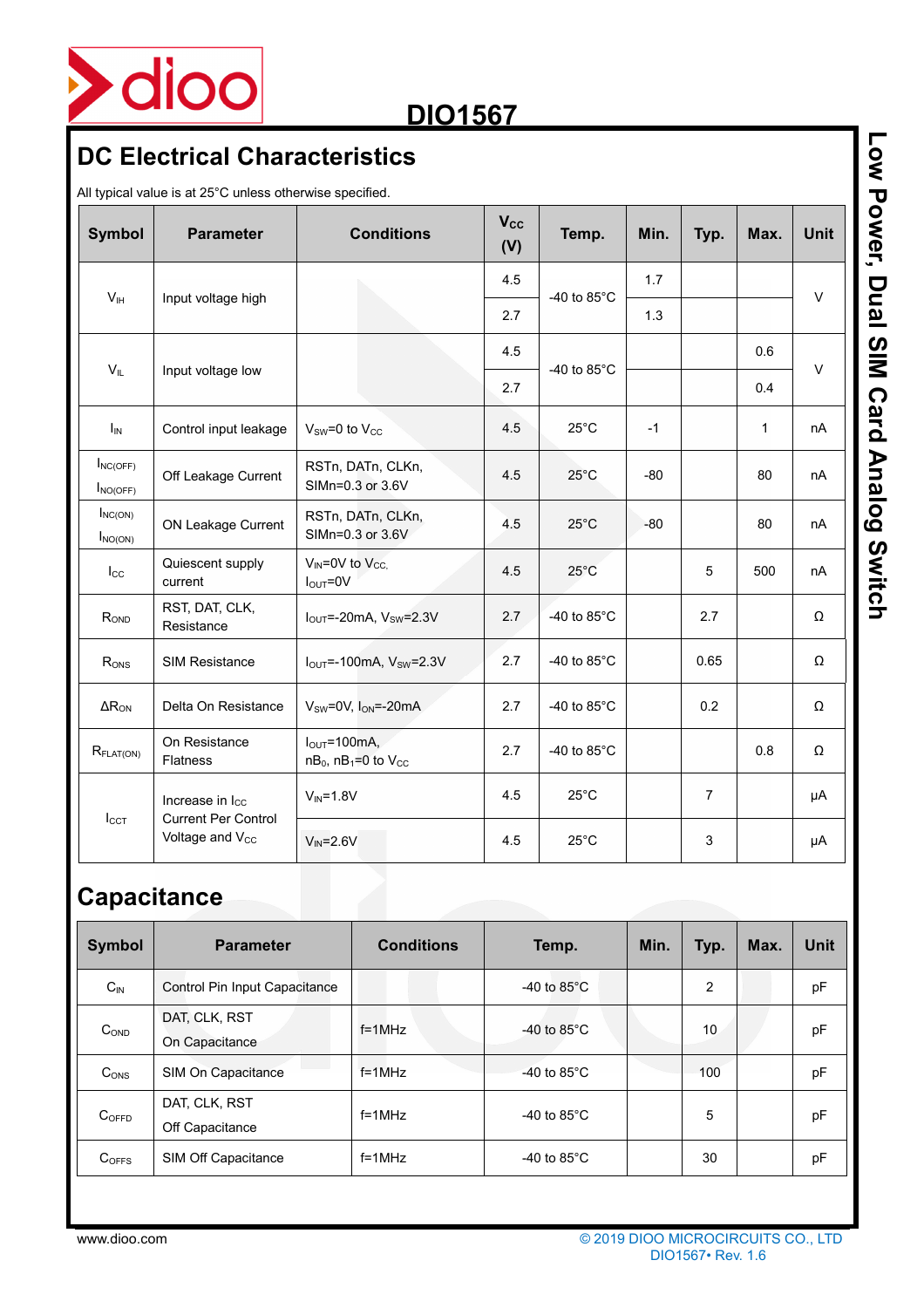

## **AC Electrical Characteristics**

All typical value are for  $V_{CC}$  = 3.3V at 25°C unless otherwise specified.

| <b>Symbol</b>     | <b>Parameter</b>                                            | <b>Conditions</b>                                           | $V_{\text{cc}}(V)$ | Temp.                 | Min. | Typ.  | Max. | <b>Unit</b> |
|-------------------|-------------------------------------------------------------|-------------------------------------------------------------|--------------------|-----------------------|------|-------|------|-------------|
| tond              | Turn-On time<br>(DAT, CLK, RST)                             | $R_L = 50\Omega$ , C <sub>L</sub> =35pF,<br>$V_{SW}=1.5V$   | 2.7 to 3.6         | -40 to $85^{\circ}$ C |      | 57    |      | ns          |
| toffp             | Turn-Off time<br>(DAT, CLK, RST)                            | $R_L = 50\Omega$ , C <sub>L</sub> =35pF,<br>$VSW=1.5V$      | 2.7 to 3.6         | -40 to $85^{\circ}$ C |      | 55    |      | ns          |
| t <sub>ons</sub>  | Turn-On time<br>(SIM)                                       | $R_L = 50\Omega$ , C <sub>L</sub> =35pF,<br>$V_{SW} = 1.5V$ | 2.7 to 3.6         | -40 to $85^{\circ}$ C |      | 57    |      | ns          |
| $t_{OFFS}$        | Turn-Off time<br>(SIM)                                      | $R_L = 50\Omega$ , C <sub>L</sub> =35pF,<br>$V_{SW} = 1.5V$ | 2.7 to 3.6         | -40 to $85^{\circ}$ C |      | 55    |      | ns          |
| t <sub>BBMD</sub> | Break-Before-Make                                           | $R_L = 50\Omega$ , C <sub>L</sub> =35pF,<br>$V_{SW} = 1.5V$ | 2.7 to 3.6         | $25^{\circ}$ C        |      | 38    |      | ns          |
| t <sub>PD</sub>   | Propagation delay<br>(DAT, CLK, RST)                        | $R_L = 50\Omega$ , C <sub>L</sub> =35pF                     | 3.3                | $25^{\circ}$ C        |      |       | 0.5  | ns          |
| <b>OIRR</b>       | Off Isolation<br>(DAT, CLK, RST)                            | $R_L = 50\Omega$ , f=10MHz,                                 | 2.7 to 3.6         | $25^{\circ}$ C        |      | $-52$ |      | dB          |
| <b>Xtalk</b>      | Non-Adjacent<br><b>Channel Crosstalk</b><br>(DAT, CLK, RST) | $R_L = 50\Omega$ , f=10MHz                                  | 2.7 to 3.6         | $25^{\circ}$ C        |      | $-75$ |      | dB          |
|                   | -3dB bandwidth<br>(DAT, CLK, RST)                           | $R_L = 50\Omega$ , C <sub>L</sub> =5pF,                     | $2.7$ to $3.6$     | $25^{\circ}$ C        |      | 200   |      | <b>MHz</b>  |
| <b>BW</b>         | -3dB bandwidth<br>(SIM)                                     | $R_L = 50\Omega$ , C <sub>L</sub> =5pF,                     | 2.7 to 3.6         | $25^{\circ}$ C        |      | 37    |      | <b>MHz</b>  |

Specifications subject to change without notice.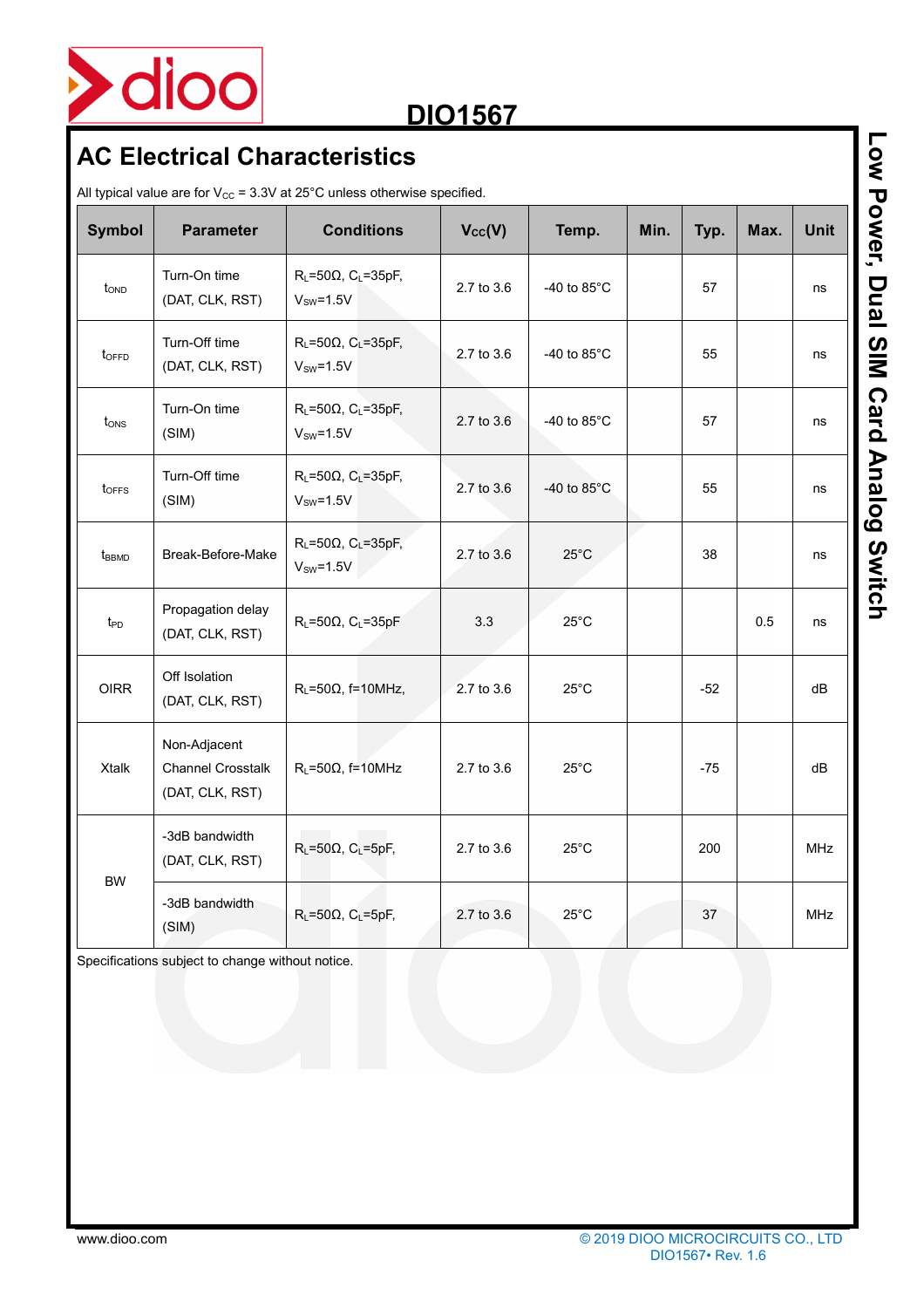

#### **Test Diagrams**



#### **Figure 2 Switch on resistor**



**Figure 3 Switch Off Leakage** 







#### **Figure 6 Channel-to-channel crosstalk**



**Low Power, Dual Sim Card Analog Switch Low Power, Dual SIM Card Analog Switch**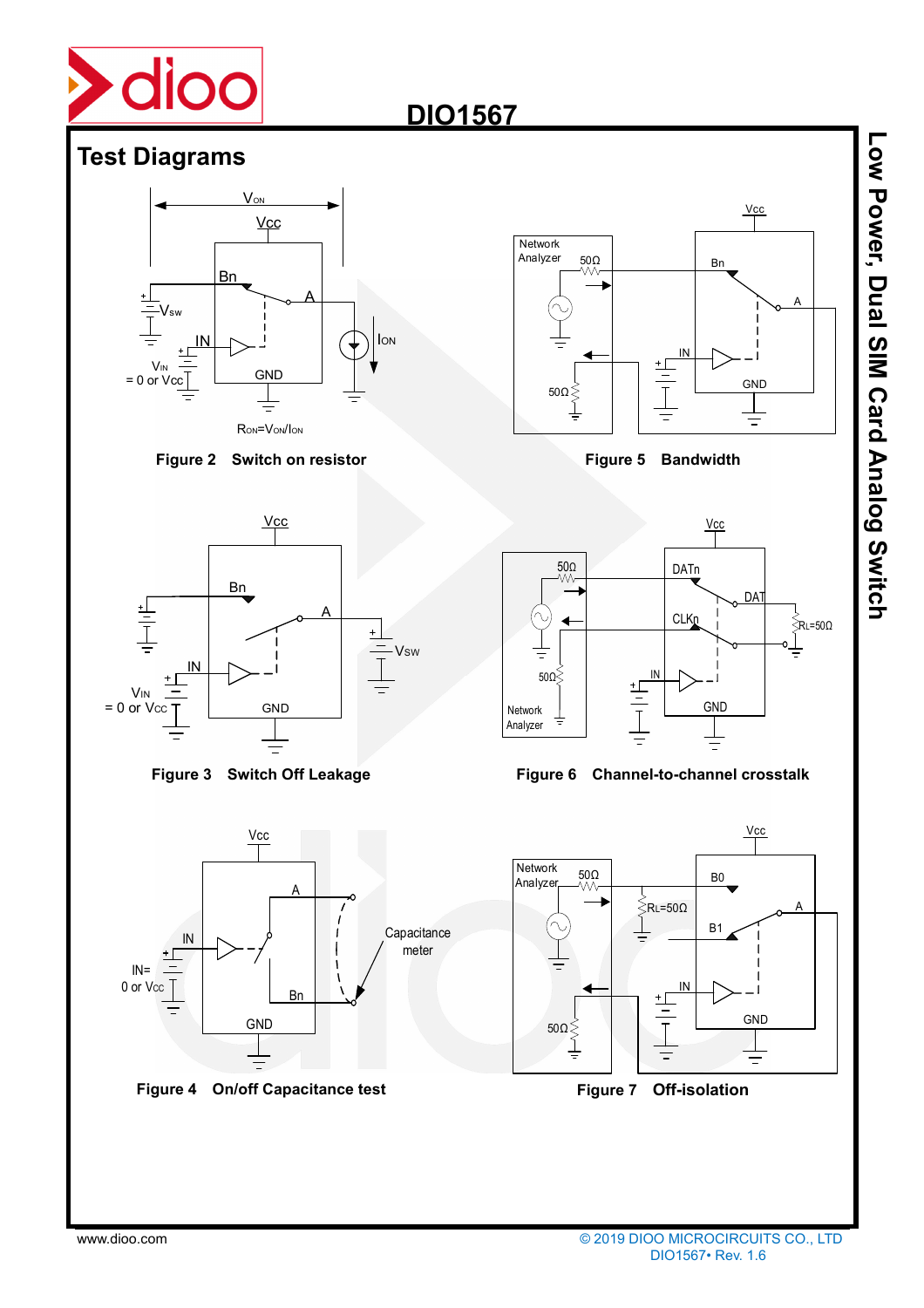